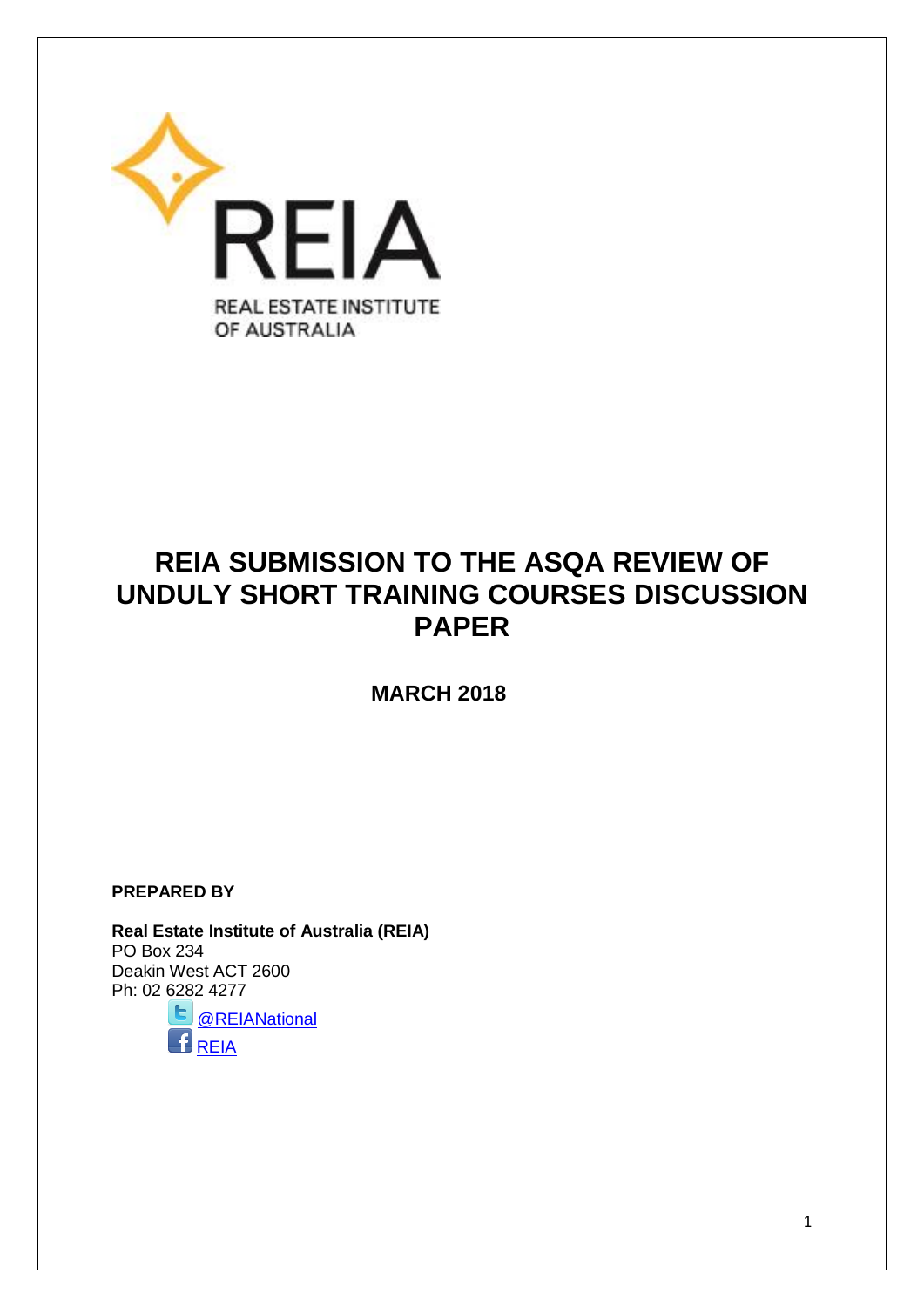## **REIA SUBMISSION TO THE ASQA REVIEW OF UNDULY SHORT TRAINING COURSES DISCUSSION PAPER**

The Real Estate Institute of Australia (REIA) is the peak national association for the real estate profession in Australia.

The REIA's members are the State and Territory Real Estate Institutes, through which around 75 per cent of real estate agencies are collectively represented. The 2011 Census records the Rental, Hiring and Real Estate Services Industry employment sitting at a total of 117,880. By occupation the key data recorded by ABS Census were 64,699 business brokers, property managers, principals, real estate agents and representatives.

The REIA represents an important element of the broader property and construction sector which together makes a significant contribution to Australia's social climate and economic development. Property contributes \$300 billion annually in economic activity.

Importantly, REIA represents an integral element of the small business sector. Some 99 per cent of real estate agencies are small businesses and 11 per cent of all small businesses in Australia are involved in real estate.

REIA is committed to providing and assisting research and well-informed advice to the Federal Government, Opposition, professional members of the real estate sector, media and the public on a range of issues affecting the property market.

The REIA welcomes the opportunity to provide a submission to the ASQA Review of Unduly Short Training Courses Discussion Paper.

## **Background**

REIA and its member Real Estate Institutes have long been critical of short courses.

The following matters have been raised:

• The variable quality of training. In particular some short courses and selfpaced e-learning courses were of a poor quality. Examples are courses which offer a Cert IV in property that can be completed within a few days. Some have in the past advertised that a job will be available at the completion. The colleges or institutions that the REIA takes issue with across all states are those that offer very short courses for the purposes of licensing based on a questionable system of Recognised Prior Learning (RPL). Many colleges have used a process of "self-assessment" – i.e. "tick the box if you have the following knowledge" - and do not actually test or validate the information in an objective way that could stand any scrutiny. Similarly many providers provide answers to question and students then tick the appropriate answer – students are not trained but yet gain full qualification